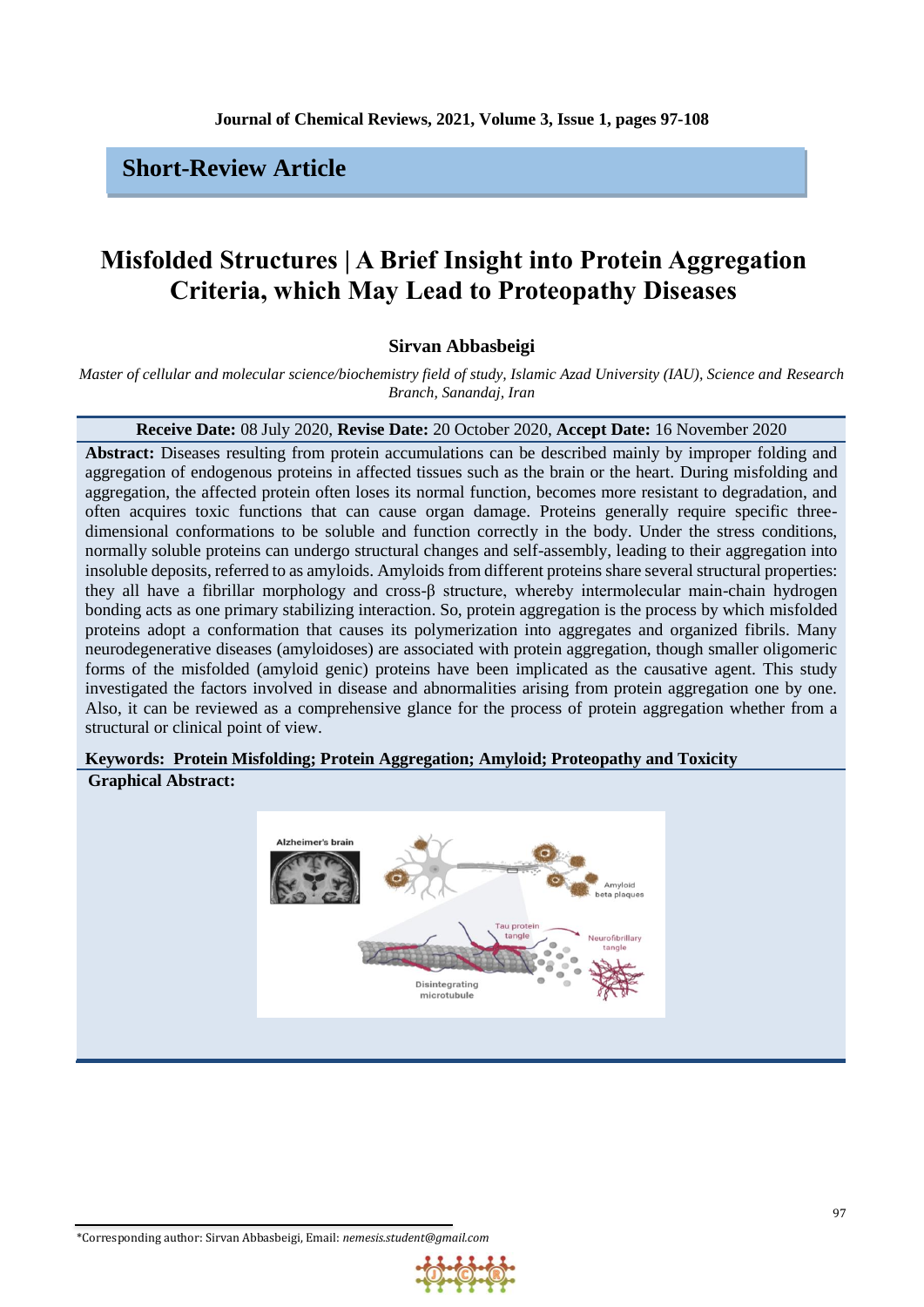

#### **Introduction**

The last decade has seen a vast increase in the development of biomolecules as therapeutic agents to treat a wide array of diseases. Almost all that have reached the market, are protein-based drugs [1]. There is stated that protein aggregations have been displaying the most common patterns of protein instability. This phenomenon can be considered a potential challenge in generating protein products as a way of treatment [2]. Furthermore, one of the most significant challenges in the pharmaceutical industry concerning protein products is the chemical and physical stability of the products [3], as well as delaying in their expiration dates, which means the processes that limit the storage and shelf life of these products is the process of protein accumulation severely [4]. From an *In vivo* point of view, the manifestation of protein accumulation and its related disease/disorders have been the significant mind challenging questions over the years. It is now known that protein accumulation is engaged with many diseases' pathogenesis. For instance, in a large group of diseases known as Amyloidosis; one or more proteins inside or outside the cell convert to amyloid aggregate structures [5]. Amyloid diseases linked to neurodegenerative diseases [6], including Alzheimer's [7], Parkinson's [8], Huntington's [9], and prion diseases [10], along with diseases such as type II diabetes [11]. A better understanding of protein aggregation can demonstrate the necessity of

#### **Sirvan Abbasbeigi**

Biochemistry Master of Science, a candidate who graduated from IAU science and research branch, Sanandaj, Iran. Worked in the medical biology research center (MBRC), Kermanshah, Iran. Experience in purification and evaluation of beta-lactoglobulin to detect In-vitro amyloid aggregates. Expertise as an advisor of protein purification and a researcher in MBRC for more than one year. The Invited biochemistry technician in the clinical laboratory, Kermanshah, Iran. Admitted as a M.Sc./Ph.D. candidate in Italy, and Iran respectively (2019-2020), even though he did not join the programs.

> increasing industrial development in production [12], sterilization [13], storage [13], and distribution for the protein products [14]. This study provides both structural and clinical approaches to the various factors associated with protein aggregation and the subsequent incidence of Proteopathy (Proteinopathy) diseases [15]. Accordingly, the most important research studies about this subject have been collected, categorized, and discussed based on the quality and level of pieces of evidence.

#### **Discussion**

#### *1. Mis folded Proteins*

Under the physiological conditions inside the cell, the correct folding process is not conducive to many proteins, especially those with multiple subunit structures, and conditions are provided to produce a variety of incorrectly folded forms, and biologically inactive aggregates [16]. In a cell, the folding process takes place in a crowded environment with the help of a wide range of auxiliary proteins [17]. Recent studies demonstrated that the cumulative process that results in the formation of amyloid filaments; has similar behavior to the folding process [18], except that the residues connected to the amyloid structure may be located in different regions of the amino acid sequence. However, the folding process residues are mostly located in the inner regions of a protein structure [19]. Inside the cell, controlling the folding of proteins in the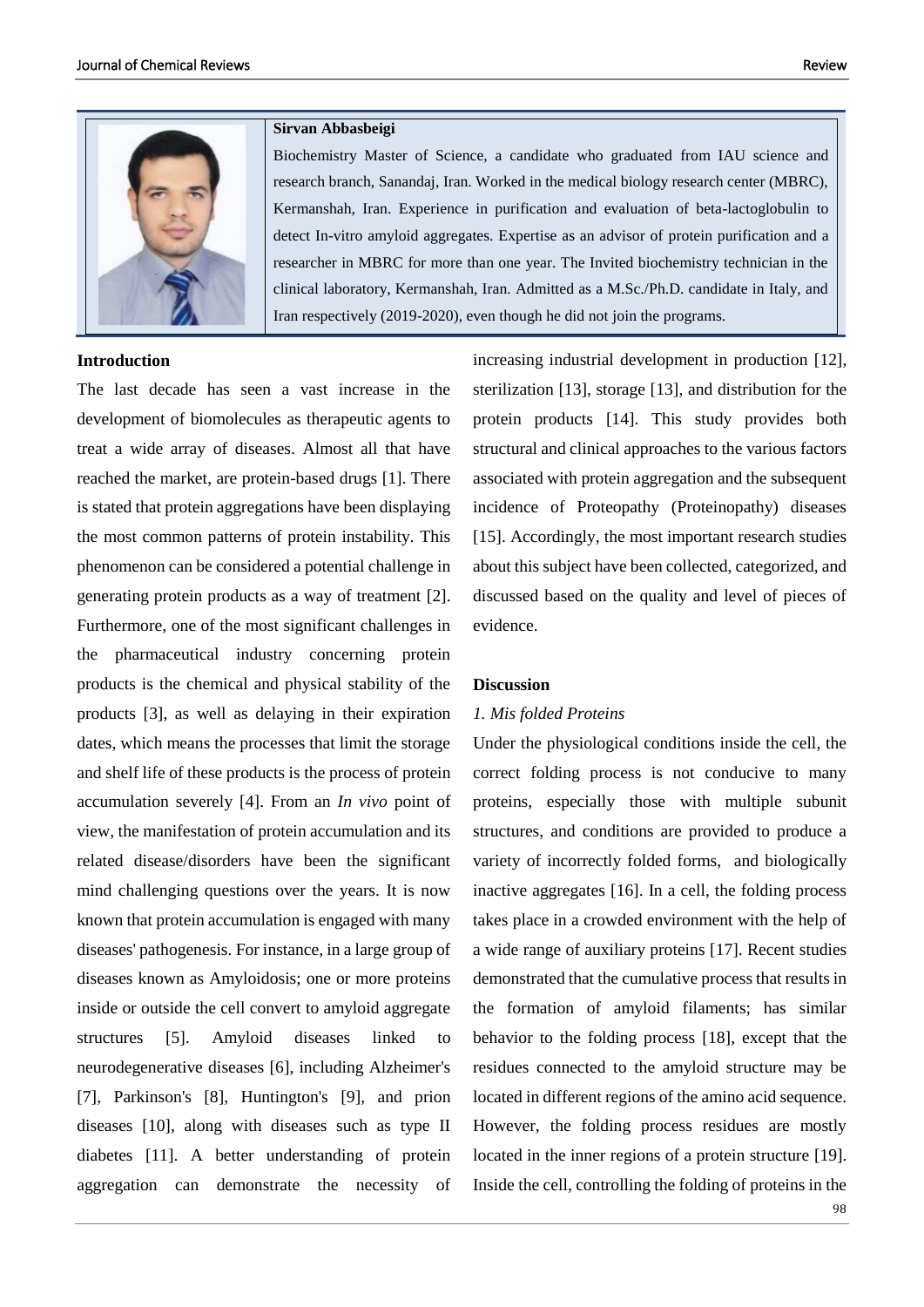right direction is most often done by molecular chaperones. Therefore, any dysfunction of chaperones, and other polypeptide spatial regulators, can lead to incorrect folding of the protein and diseases associated with protein accumulation [20]. The improper folding of proteins, protein aggregations, and the production of fibrillar structures are correlated with a series of diseases [21], including Alzheimer's, Parkinson's, Huntington's, prion diseases, and many other disorders that are now classified as protein conformational disorders (PCDs) [22]. Although each of the PCDs shows different symptoms, there are many similarities at the molecular level [23]. The conformational disease title was first suggested by Carrel and Lomas; they displayed that improper folding of proteins causes spontaneous accumulation (self-association) of the polypeptides and subsequently leads to deposition of accumulated proteins in the relevant tissues [24]. Depending on the type of tissue, both characteristic of tissue and its location, whether intracellular or extracellular; the disease manifestations considering the biological effects of these protein deposits will be seen differently [24, 25]. While in terms of histology, they are usually in the form of strings and have similar structural and morphological features. The protein involved in these diseases is rich in beta plates. The stability of protein against oligomerization or accumulation is determined by the rate of intermolecular reactions in the beta sheets [23].

to form larger particles [26]. These particles either remain dispersed in the solution or are precipitated and separated from the solution step by step [27]. An essential feature of protein aggregates is that the spatial protein structure in the resulting aggregates is abnormal. Thus, it is assumed that the natural form of the protein does not tend to accumulate [28]. For such a process to begin, it is necessary first to change the conformational structure of the protein and find the abnormal form with the potential for accumulation. It is then necessary that the abnormal protein molecules bind to each other and form large protein particles [29]. With this explanation, the accumulation of protein is distinguished from its crystallization under particular conditions or the deposition of protein due to the addition of salts such as ammonium sulfate [30].

## *2.1. Effective Conditions in Protein Accumulation*

Protein accumulation can occur either in an irregular structure or in a wide variety of conditions. For example, acidic [31, 32] or alkaline [32], chemicals such as guanidine hydrochloride [33], pH [34], and various factors such as high pressure [35] or temperature [36], alcohols such as trifluoroethanol [37], as well as the presence of high concentrations of protein [38] can be considered among these situations and may not arise in the body. However, the presence of substances like glycosaminoglycans [39] as well as heparin [40], is of utmost importance in the formation of amyloid sheets [41].

#### **2. Protein Aggregations**

Protein aggregation is the process by which protein molecules that are naturally present in monomers or small oligomers in solution gradually bind to each other

## *2.1.1. Temperature Effects*

99 Although heat denaturation is reversible in some cases, high temperatures usually lead to permanent opening of the structure, which in most cases, it is produced irreversible protein accumulation [42]. In most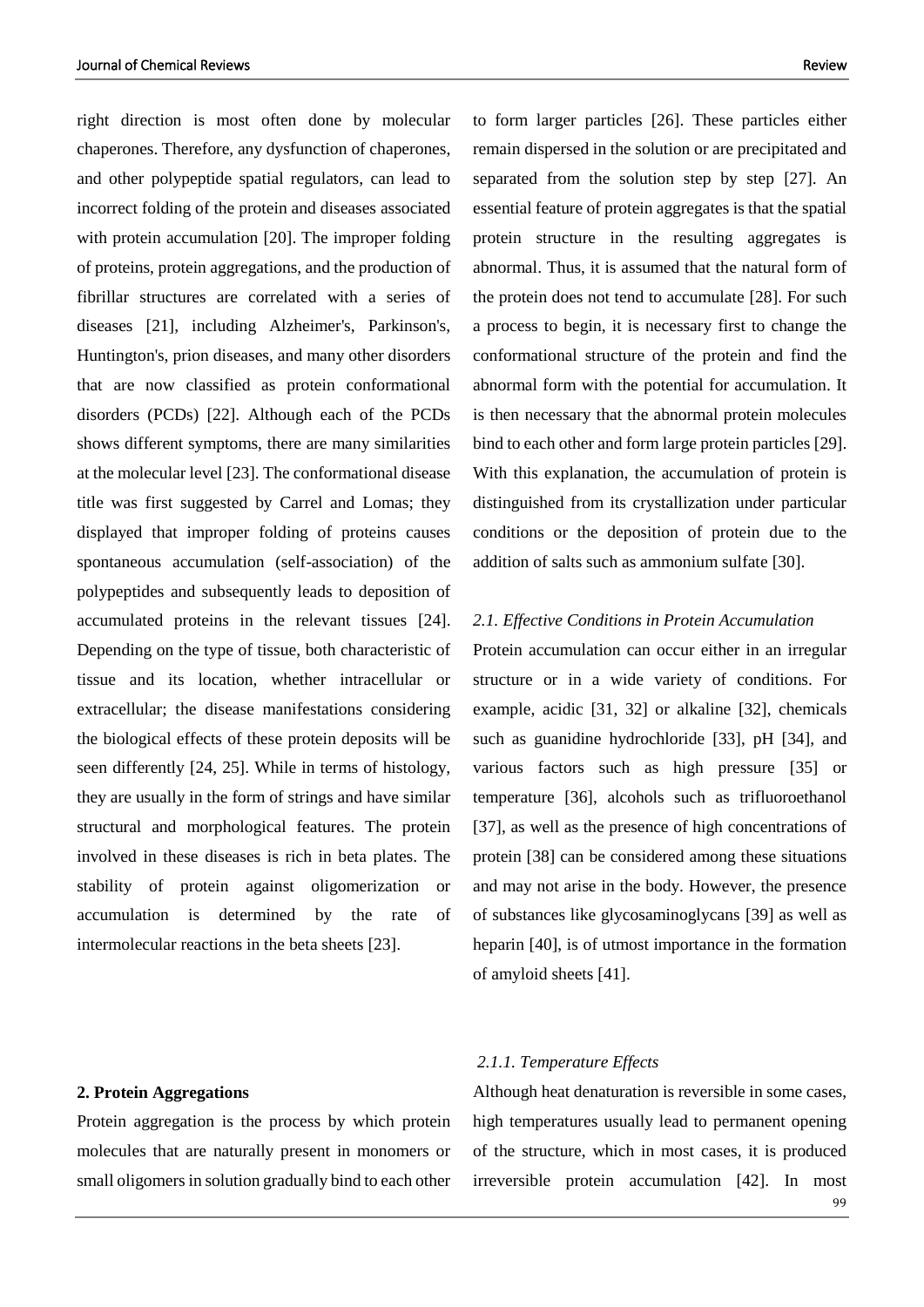samples, high temperatures can change the protein structures to such an extent that the process of protein accumulation begins [43]. Usually, due to the thermal accumulation of protein at a temperature lower than the melting temperature  $(T_m)$ , the process of protein unfolding can take place [44], and this is interpreted as meaning that protein accumulations do not start from a fully open protein form, but rather relatively unfold forms of protein move towards aggregation [45].

## *2.1.2. PH Effects*

Soluble pH can affect the spatial structure of the protein [46]. As we move away from the pI of the protein, the net charge of the protein increases, and because the protein molecule is not normally open, it is smaller in size and has a higher charge density. As a result, the native form of the protein becomes somewhat unstable compared to its open conformation, and the stability of the protein spatial protein structure decreases [47]. In such a way that if the pH change is sufficient, the opening of the protein conformation may happen [34, 47]. Also, changing the pH with a specific effect on the charged groups involved in the salt bridges of protein structure can affect the stability in the spatial protein design [48]. Moreover, it may even lead to the opening (unfolding) of the protein formation [49]. Eventually, the open form of the protein structure resulting from pH changes may modify toward aggregation [50].

## *2.1.3. Salt Effects*

The effect of salts on protein stability has been studied in detail for many years [51]. Regardless of the type of salts, the ionic strength has a stabilizing or destabilizing effect on the spatial structure of the protein by attenuating the electrostatic interaction [47, 52, 53]. Salts may also have specific interactions with specific

sites in some proteins, thereby affecting the stability of their spatial structure [54].

#### *2.1.4. Alcohol Effects*

The influence of alcohol on proteins and peptides has also been extensively studied in recent decades [55]. Most non-aqueous solvents, such as alcohols, in specific concentrations, abnormalize the natural structure of the protein by solubilizing the internal nonpolar residues of the protein [56]. This process leads to complex formation with high alpha-helix content [57]. Various alcohols, especially those substituted with fluorine such as 2, 2, 2, trifluoroethanol (TFE), and 3, 3, 3, 3´, 3´, 3´ hexafluoro-2-propanol (HFIP), abnormalize the protein and induce an effective alphahelix structure in peptides [58]. This condition is probably due to the low dielectric constant of alcohols; decreased solvent polarity attenuates hydrophobic interactions that lead to stabilizing compact natural protein structures while enhancing electrostatic interactions such as hydrogen bonds by stabilizing the local secondary structures, especially the alpha-helix [59]. The main driving force of the accumulation process is hydrophobic forces. The similarity of the type of dependence of hydrophobic forces and the introduced process on ambient temperature changes confirms the mentioned claim. Since hydrophobic forces are endothermic, the strength and intensity of hydrophobic forces arise with increasing temperature [60]. However, the role of other factors, such as electrostatic forces in the formation of inactive protein masses during the phenomenon of protein corrosion, should not be neglected [61].

## *2.2. Mechanism of Protein Accumulation*

Protein aggregations generally take place in three stages, as will be described in the following.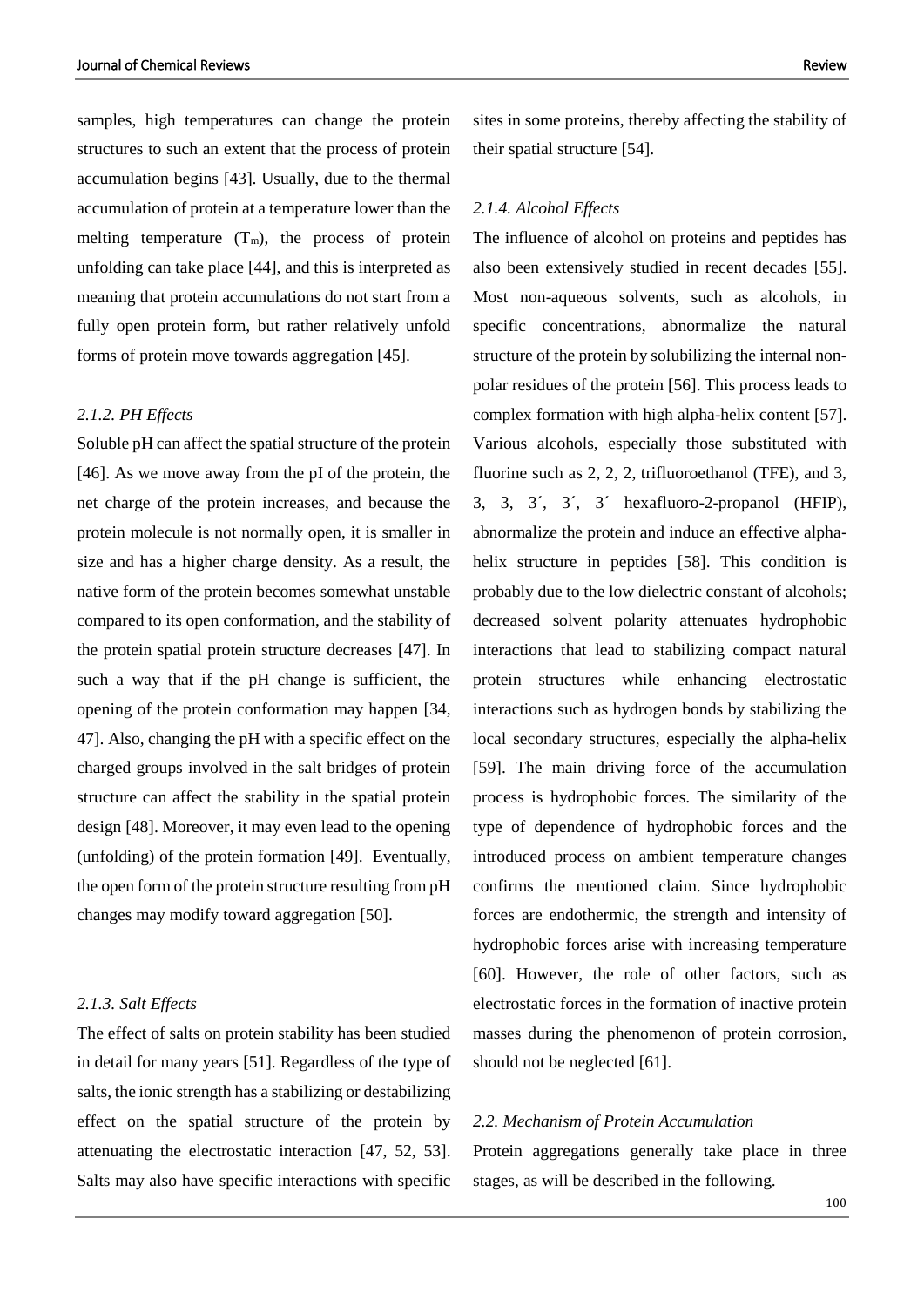Soluble native proteins are converted into primary molecules prone to aggregation. Therefore, the ease of creating the folded/unfolded state is considered as an essential parameter in gaining the tendency of a protein to accumulate [62]. Proteins that are not naturally folded have faced with a lack of tertiary structure, making them more subjected to aggregation than compact proteins. As expected, most known amyloidproducing proteins (Amyloidogenic) are typically uncompressed and unstructured [63, 64]. In the protein folding process, folding protein mediators are more potential to aggregate than folded protein [65, 66]. Comparative folding can lead to relatively distant hydrophobic residues, resulting in a disposed of the continuous hydrophobic surface accumulation [67]. In addition to spatial conformation, protein mediators' longevity is also a determining factor for the protein accumulation process [68].

## *2.2.2. Nucleation phase*

The intermediates accumulate with a specific pattern; they can form oligomers with a separate structure (Nucleus) [69]. Core formation is kinetically undesirable and does not determine the rate or delay phase (Lag phase) of the protein accumulation process [70]. It is believed that the structure of oligomers depends on the type of protein and environmental conditions both together [71].

#### *2.2.3. Polymerization phase*

At this stage, the oligomers form amyloid fibrils or dense protein masses [72]. This phase is kinetically desirable and, therefore, much faster than the nucleation phase [73]. The addition of pre-formed

nuclei boosts the acceleration of the previous two phases by reducing the Lag phase [74].

#### **3. Proteopathy terminology**

101 From a medical point of view, the term Proteopathy refers to a group of diseases in which specific proteins become structurally abnormal and further impair the function of cells, tissues, and organs [75]. Proteins can no longer achieve the correct folding in terms of spatial conformation and become toxic (in other words, they acquire a toxicity property) or lose the normal function of a protein [76]. Proteopathy, also known as Proteinopathy, is a group of diseases that refer to protein conformational disorders, or protein misfolding diseases, including Creutzfeldt–Jakob disease [77], prion diseases [10, 78], Alzheimer's disease [76, 79], Parkinson's disease [76, 80], amyloidosis [81, 82], multiple system atrophy [77, 83], and a wide range of other problems. The term Proteopathy was first mentioned by Lary Walker and Harry Levine in 2000 [15, 84]. Naming this word dates back to the early nineteenth century when Rudolf Virchow (in 1854) expressed the term Amyloid; to describe a series of substances in the body that exhibits a similar chemical reaction associated with cellulose [85]. In 1859, it was shown by two people named Friedreich and Kekulé that the ingredients of amyloid compounds are full of protein instead of cellulose [86]. Subsequent studies demonstrated that many other proteins also can form amyloid, and all of them are able to deflect crosspolarized light such as fibrillar ultrastructures when studied under an electron microscope after treated with Congo red dye [87, 88]. However, some proteinaceous lesions lack birefringence and contain few or no classical amyloid fibrils, such as the diffuse deposits of amyloid-beta (Aβ) protein in the brains of people with Alzheimer's disease [89]. In addition, evidence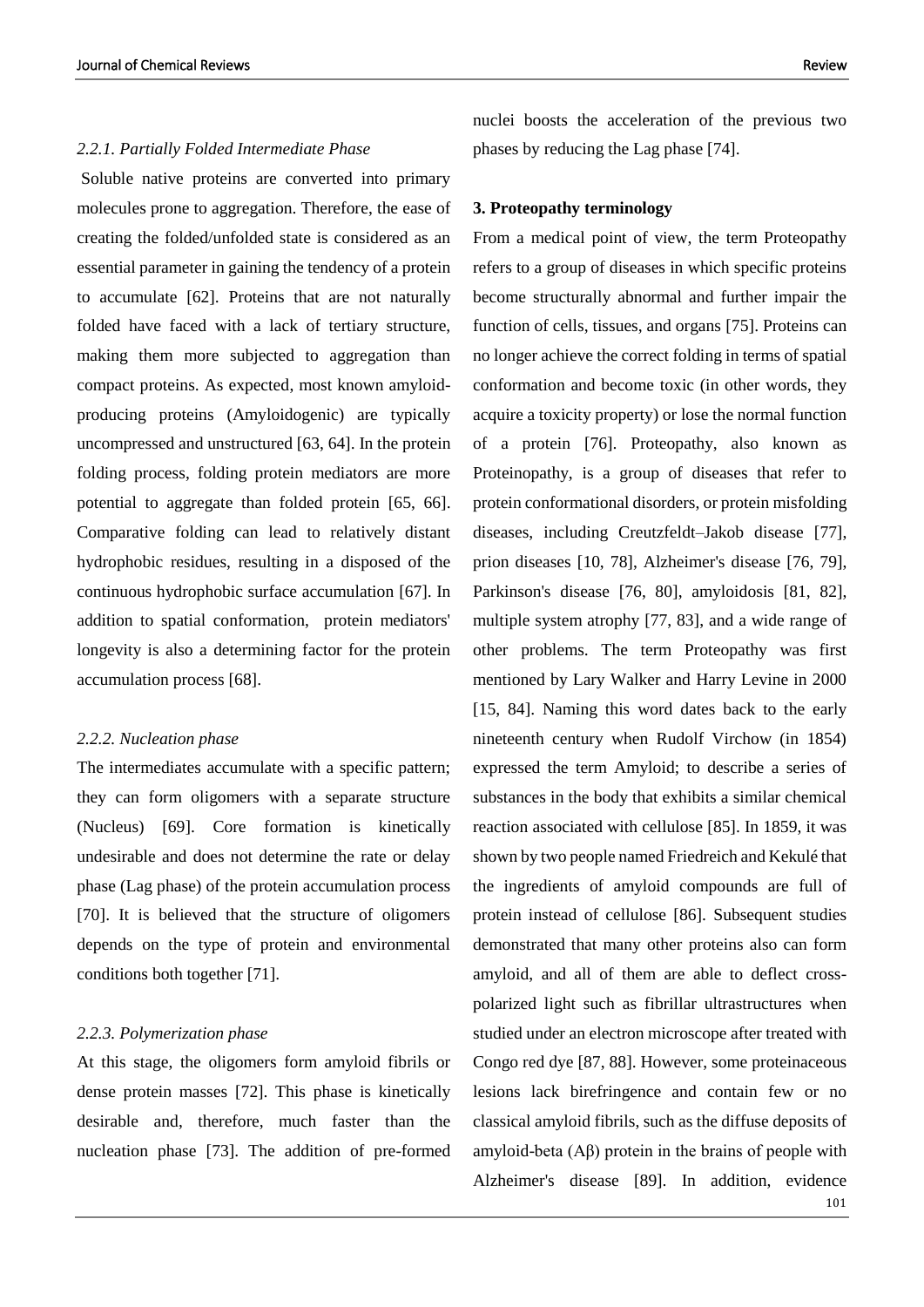revealed that non-protein and fibrillar aggregates identified as oligomers are considered toxic to damaged tissue cells [90]. In contrast, Amyloidogenic proteins in their fibrillar structure may be relatively less harmful [91]. The development and production of effective therapies is a severe challenge for many Proteopathies because they often involve different proteins from different sources [92, 93]. Treatment strategies should be tailored to the type of abnormality; however, general treatment strategies include maintaining the function of damaged organs, reducing the formation of pathogenic proteins, preventing malnutrition and/or protein accumulation, or promoting their elimination [94].

#### **Conclusion**

In all, protein aggregation is a biological phenomenon in which intrinsically disordered proteins or misfolded proteins aggregates (i.e., accumulate and clump together) either intra- or extra-cellular. Misfolded protein aggregates are often correlated with a disease. Protein aggregates have been implicated in a wide variety of diseases known as amyloidosis, including ALS, Alzheimer's, and Parkinson's, and prion disease. Recent studies have shown that in addition to known amyloidosis issues, several other degenerative diseases that molecular basis is currently unknown may be diagnosed as a problem by sediments and intracellular or extracellular, accumulations that are not currently disease-causing. According to the studied considerations, it can also be understood that protein accumulations take place in a biological environment to perform a specific and physiological function. This article briefly tried to investigate the factors involved in changing the spatial/conformational structure of a polypeptide and finally presents the consequences of

these unprincipled changes in the form of academic classification.

#### **Funding Information**

There has been no significant financial support for this work that could have influenced its outcome.

## **References**

- [1]. E. Agorogiannis, G. Agorogiannis, A. Papadimitriou, G. Hadjigeorgiou, Protein misfolding in neurodegenerative diseases. *Neuropathol. Appl. Neurobiol.,* 30(2004), 215- 224.
- [2]. H. Aiking, Future protein supply. *Trends Food Sci. Technol.,* 22(2011), 112-120.
- [3]. S. Amin, G. V. Barnett, J. A. Pathak, C. J. Roberts, P. S. Sarangapani, Protein aggregation, particle formation, characterization & rheology. *Curr. Opin. Colloid Interface Sci.,* 19(2014), 438-449.
- [4]. V. L. Anderson, T. F. Ramlall, C. C. Rospigliosi, W. W. Webb, D. Eliezer, Identification of a helical intermediate in trifluoroethanol-induced alpha-synuclein aggregation. *Proc. Natl. Acad. Sci.,* 107(2010), 18850-18855.
- [5]. T. Arakawa, S. N. Timasheff, Preferential interactions of proteins with salts in concentrated solutions. *Biochemistry,*  21(1982), 6545-6552.
- [6]. D. Baker, A surprising simplicity to protein folding. *Nature,* 405(2000), 39-42.
- [7]. J. M. Barral, S. A. Broadley, G. Schaffar, F. U. Hartl, Roles of molecular chaperones in protein misfolding diseases. *Paper presented*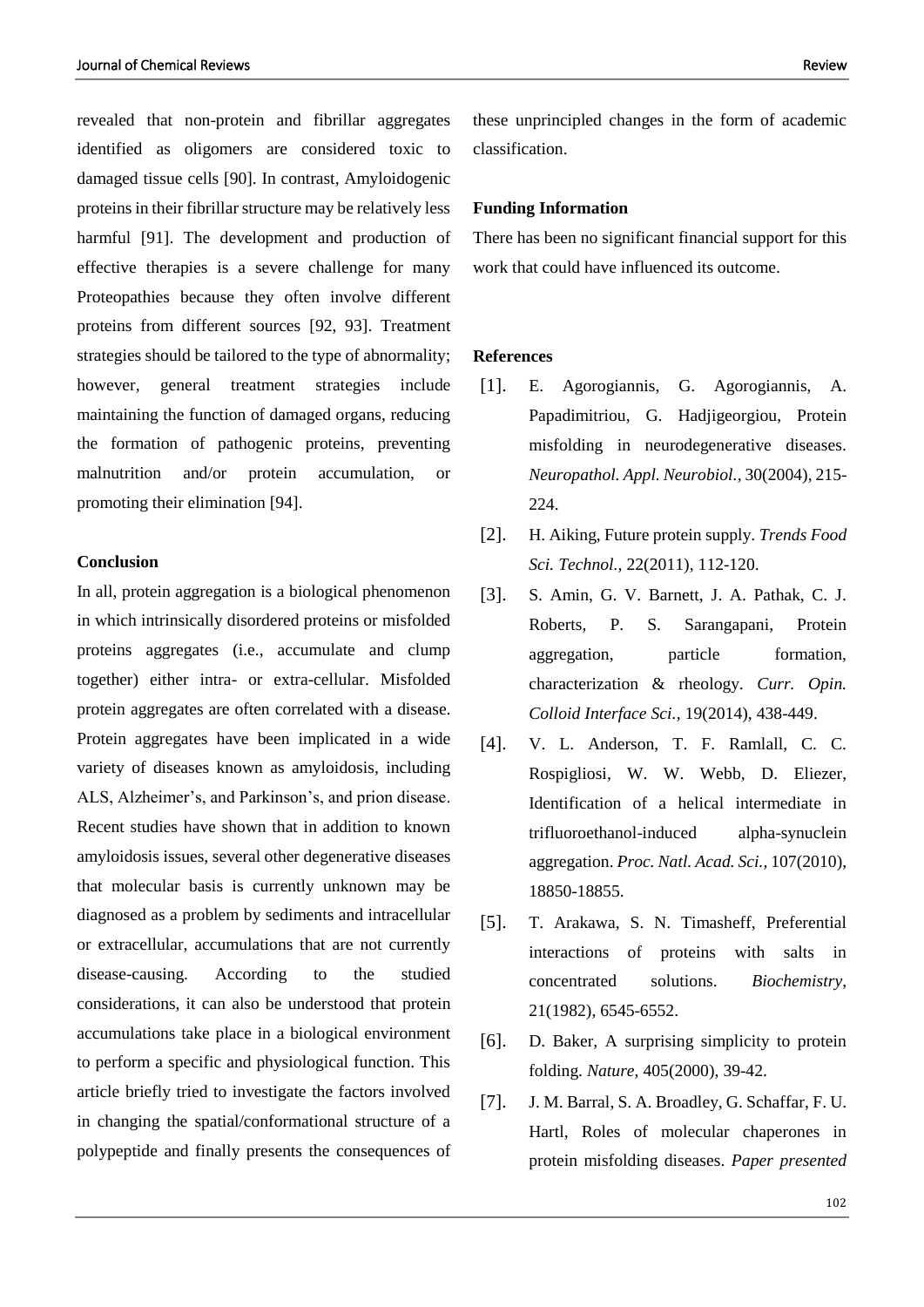*at the Seminars in cell & developmental biology*, (2004).

- [8]. S. Benjwal, S. Verma, K. H. Röhm, O. Gursky, Monitoring protein aggregation during thermal unfolding in circular dichroism experiments. *Protein Sci.,* 15(2006), 635-639.
- [9]. A. Berrill, J. Biddlecombe, D. Bracewell, Product quality during manufacture and supply. *Peptide and Protein Delivery,* (2011), 313-339: Elsevier.
- [10]. C. W. Bertoncini, Y.-S. Jung, C. O. Fernandez, W. Hoyer, C. Griesinger, T. M. Jovin, M. Zweckstetter, Release of long-range tertiary interactions potentiates aggregation of natively unstructured α-synuclein. *Proc. Natl. Acad. Sci.,* 102(2005), 1430-1435.
- [11]. R. W. Carrell, B. Gooptu, Conformational changes and disease—serpins, prions and Alzheimer's. *Curr. Opin. Struct. Biol.,*  8(1998), 799-809.
- [12]. R. W. Carrell, D. A. Lomas, Conformational disease. *The Lancet,* 350(1997), 134-138.
- [13]. R. Carrotta, R. Bauer, R. Waninge, C. Rischel, Conformational characterization of oligomeric intermediates and aggregates in  $\beta$ lactoglobulin heat aggregation. *Protein Sci.,*  10(2001), 1312-1318.
- [14]. F. Chiti, C. M. Dobson, Protein misfolding, functional amyloid, and human disease. *Annu. Rev. Biochem.,* 75(2006), 333-366.
- [15]. D. Constatinescu, C. Herrmann, H. Weingärtner, Patterns of protein unfolding and protein aggregation in ionic liquids. *Phys. Chem. Chem. Phys.,* 12(2010), 1756-1763.
- [16]. K. A. Conway, J. D. Harper, P. T. Lansbury, Fibrils formed in vitro from  $\alpha$ -synuclein and

two mutant forms linked to Parkinson's disease are typical amyloid. *Biochemistry,* 39(2000), 2552-2563.

- [17]. A. D'Souza, J. D. Theis, J. A. Vrana, A. Dogan, Pharmaceutical amyloidosis associated with subcutaneous insulin and enfuvirtide administration. *Amyloid,* 21(2014), 71-75.
- [18]. R. J. Ellis, A. P. Minton, Protein aggregation in crowded environments. *Biol. Chem.,*  387(2006), 485-497.
- [19]. A. Es-haghi, A. Ebrahim-Habibi, M. Sabbaghian, M. Nemat-Gorgani, Amyloid-like aggregates formation by bovine apo-carbonic anhydrase in various alcohols: A comparative study. *Int. J. Biol. Macromol.,* 92(2016), 573- 580.
- [20]. P. Fan, C. Bracken, J. Baum, Structural characterization of monellin in the alcoholdenatured state by NMR: Evidence for. beta. sheet to. alpha.-helix conversion. *Biochemistry,* 32(1993), 1573-1582.
- [21]. M. Fändrich, Oligomeric intermediates in amyloid formation: structure determination and mechanisms of toxicity. *J. Mol. Biol.,*  421(2012), 427-440.
- [22]. F. Ferrone, [17] Analysis of protein aggregation kinetics. *Methods Enzymol.,* 309(1999), 256-274: Elsevier.
- [23]. A. L. Fink, Protein aggregation: folding aggregates, inclusion bodies and amyloid. *Folding Des.,* 3(1998), 9-23.
- [24]. A. L. Fink, Chaperone-mediated protein folding. *Physiol. Rev.,* 79(1999), 425-449.
- [25]. G. Forloni, N. Angeretti, R. Chiesa, E. Monzani, M. Salmona, O. Bugiani, F.

103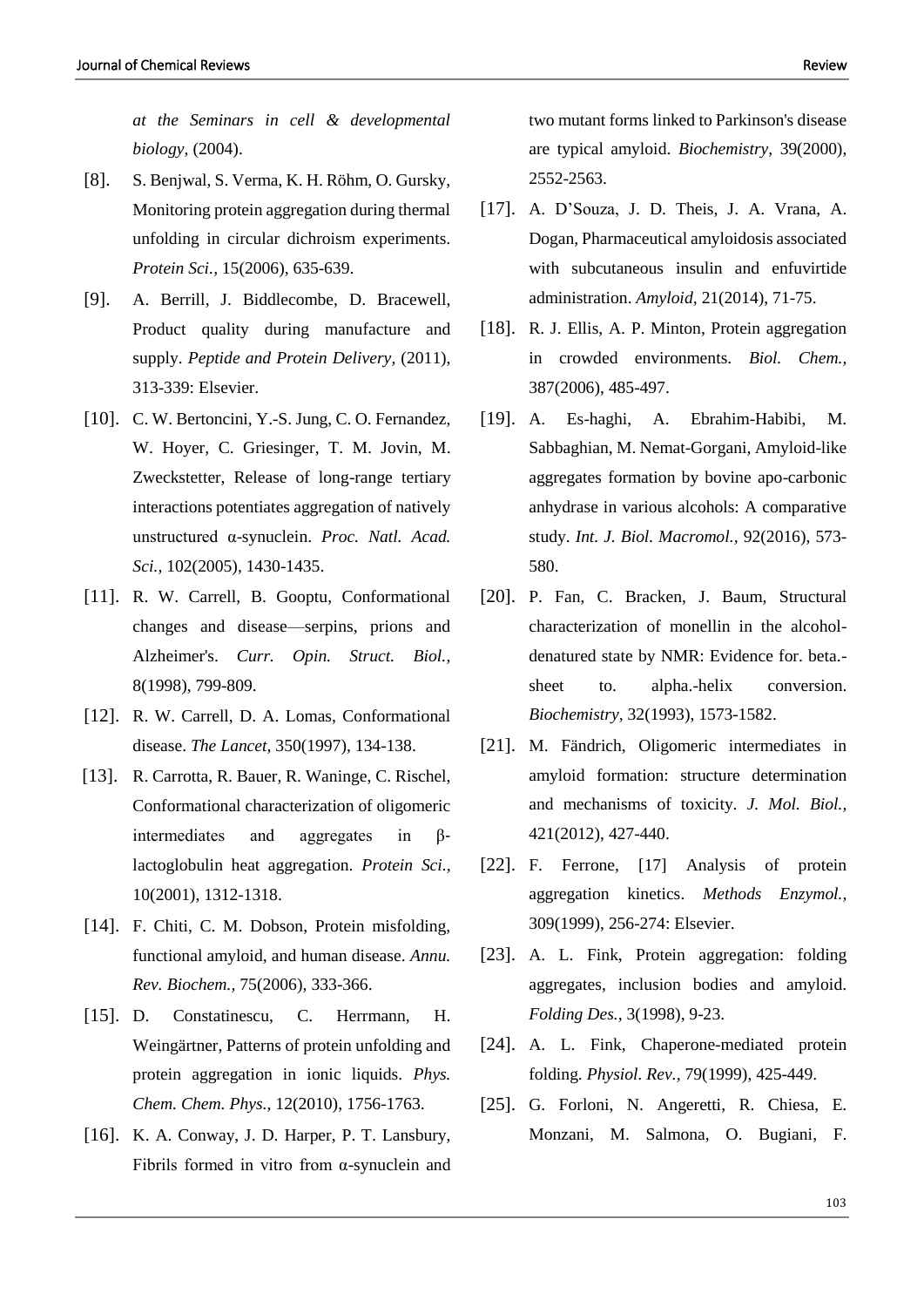Tagliavini, Neurotoxicity of a prion protein fragment. *Nature,* 362(1993), 543-546.

- [26]. G. Ganguly, S. Chakrabarti, U. Chatterjee, L. Saso, Proteinopathy, oxidative stress and mitochondrial dysfunction: cross talk in Alzheimer's disease and Parkinson's disease. *Drug Des., Dev. Ther.,* 11(2017), 797.
- [27]. D. J. Gelb, E. Oliver, S. Gilman, Diagnostic criteria for Parkinson disease. *Arch Neurol.,*  56(1999), 33-39.
- [28]. S. A. Ghadami, R. Khodarahmi, S. Ghobadi, M. Ghasemi, S. Pirmoradi, Amyloid fibril formation by native and modified bovine βlactoglobulins proceeds through unfolded form of proteins: A comparative study. *Biophys. Chem.,* 159(2011), 311-320.
- [29]. H. Gliguem, I. Birlouez-Aragon, Effects of sterilization, packaging, and storage on vitamin C degradation, protein denaturation, and glycation in fortified milks. *J. Dairy Sci.,*  88(2005), 891-899.
- [30]. A. L. Goldberg, Protein degradation and protection against misfolded or damaged proteins. *Nature,* 426(2003), 895-899.
- [31]. J. Gsponer, M. Vendruscolo, Theoretical approaches to protein aggregation. *Protein Pept. Lett.,* 13(2006), 287-293.
- [32]. S. J. Hamodrakas, Protein aggregation and amyloid fibril formation prediction software from primary sequence: towards controlling the formation of bacterial inclusion bodies. *FEBS J.,* 278(2011), 2428-2435.
- [33]. D. Harris, P. Peters, A. Taraboulos, V. Lingappa, S. DeArmond, S. Prusiner, Prion Biology and Diseases. Cold Spring Harbor Laboratory Cold Spring Harbor, (2004).
- [34]. F. U. Hartl, Molecular chaperones in cellular protein folding. *Nature,* 381(1996), 571-580.
- [35]. R. D. Hills Jr, C. L. Brooks III, Hydrophobic cooperativity as a mechanism for amyloid nucleation. *J. Mol. Biol.,* 368(2007), 894-901.
- [36]. J. Hofrichter, M. Krohn, T. Schumacher, C. Lange, B. Feistel, B. Walbroel, J. Pahnke, Reduced Alzheimer's disease pathology by St. John's Wort treatment is independent of hyperforin and facilitated by ABCC1 and microglia activation in mice. *Curr. Alzheimer Res.,* 10(2013), 1057-1069.
- [37]. E. T. Jaikaran, A. Clark, Islet amyloid and type 2 diabetes: from molecular misfolding to islet pathophysiology. *Biochim. Biophys. Acta Mol. Basis Dis.,* 1537(2001), 179-203.
- [38]. K. A. Jellinger, Multiple system atrophy: an oligodendroglioneural synucleinopathy. *J. Alzheimer's Dis.,* 62(2018), 1141-1179.
- [39]. K. A. Josephs, J. L. Holton, M. N. Rossor, H. Braendgaard, T. Ozawa, N. C. Fox, P. Rosa, Neurofilament inclusion body disease: a new proteinopathy? *Brain,* 126(2003), 2291-2303.
- [40]. M. Jucker, Y. Christen, Proteopathic Seeds and Neurodegenerative Diseases, (2013): Springer.
- [41]. M. Kastelic, Y. V. Kalyuzhnyi, B. Hribar-Lee, K. A. Dill, V. Vlachy, Protein aggregation in salt solutions. *Proc. Natl. Acad. Sci.,*  112(2015), 6766-6770.
- [42]. M. S. Khan, S. Tabrez, S. A. Bhat, N. Rabbani, A. M. Al‐Senaidy, B. Bano, Effect of trifluoroethanol on α‐crystallin: folding, aggregation, amyloid, and cytotoxicity analysis. *J. Mol. Recognit.,* 29(2016), 33-40.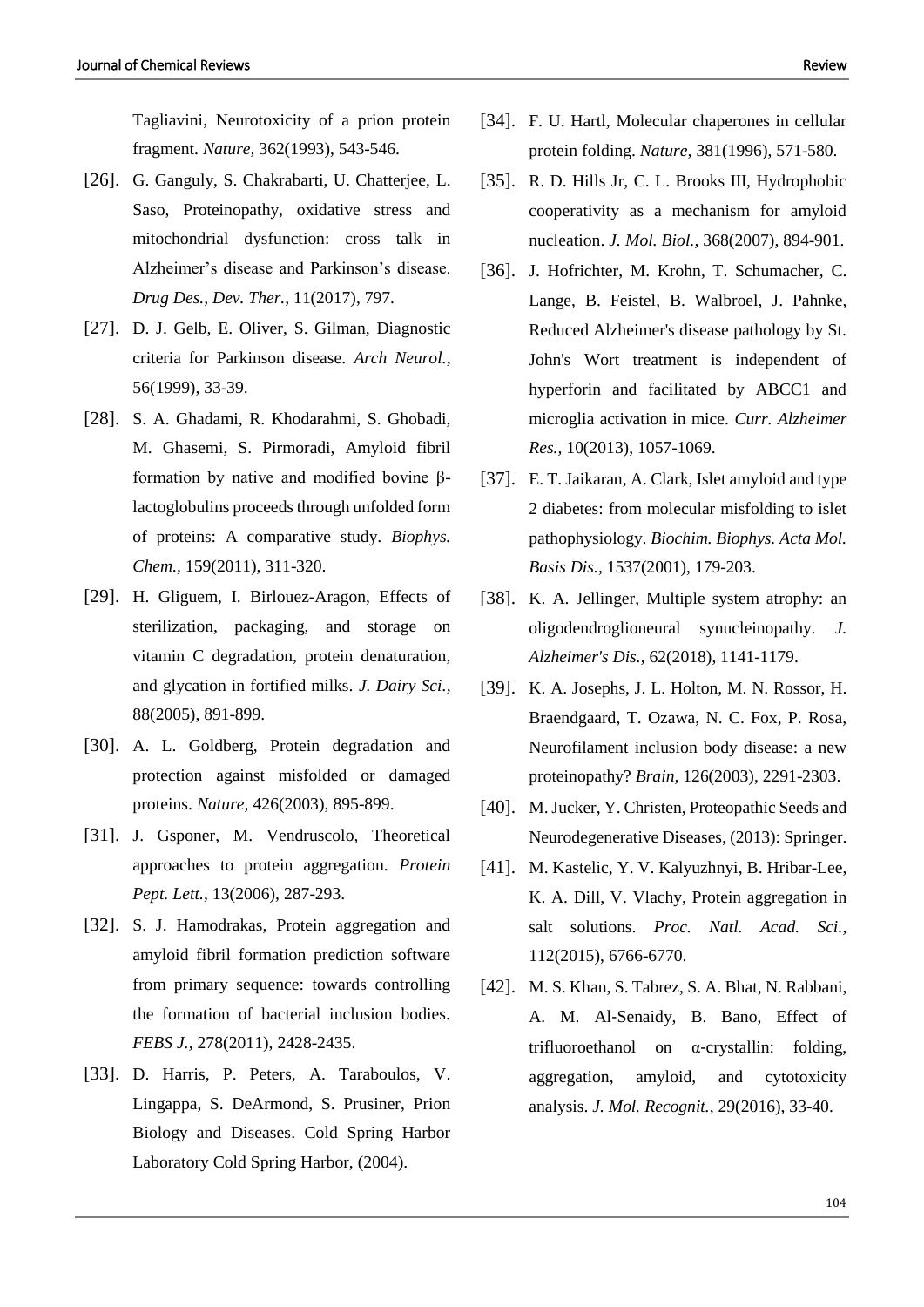- [43]. R. Khurana, V. N. Uversky, L. Nielsen, A. L. Fink, Is Congo red an amyloid-specific dye? *J. Biol. Chem.,* 276(2001), 22715-22721.
- [44]. M. C. Kiernan, S. Vucic, B. C. Cheah, M. R. Turner, A. Eisen, O. Hardiman, M. C. Zoing, Amyotrophic lateral sclerosis. *The Lancet,*  377(2011), 942-955.
- [45]. D. Kishore, S. Kundu, A. M. Kayastha, Thermal, chemical and pH induced denaturation of a multimeric β-galactosidase reveals multiple unfolding pathways. *PloS one,*  7(2012), e50380.
- [46]. V. Kumar, N. Dixit, L. L. Zhou, W. Fraunhofer, Impact of short range hydrophobic interactions and long range electrostatic forces on the aggregation kinetics of a monoclonal antibody and a dual-variable domain immunoglobulin at low and high concentrations. *Int. J. Pharm., 421*(2011), 82- 93.
- [47]. F. M. LaFerla, K. N. Green, S. Oddo, (2007). Intracellular amyloid-β in Alzheimer's disease. *Nat. Rev. Neurosci.,* 8(2007), 499-509.
- [48]. M. Lanthier, R. Behrman, C. Nardinelli, Economic issues with follow-on protein products. *Nat. Rev. Drug Discovery,* 7(2008), 733-737.
- [49]. P. Leandro, C. M. Gomes, Protein misfolding in conformational disorders: rescue of folding defects and chemical chaperoning. *Mini Rev. Med. Chem.,* 8(2008), 901-911.
- [50]. R. Li, Z. Wu, Y. Wangb, L. Ding, Y. Wang, Role of pH-induced structural change in protein aggregation in foam fractionation of bovine serum albumin. *Biotechnol. Rep.,*  9(2016), 46-52.
- [51]. S. A. Lipton, Z. Gu, T. Nakamura, Inflammatory mediators leading to protein misfolding and uncompetitive/fast off-rate drug therapy for neurodegenerative disorders. *Int. Rev. Neurobiol.,* 82(2007), 1-27.
- [52]. A. Lorenzo, M. Yuan, Z. Zhang, P. A. Paganetti, C. Sturchler-Pierrat, M. Staufenbiel, B. A. Yankner, Amyloid β interacts with the amyloid precursor protein: a potential toxic mechanism in Alzheimer's disease. *Nat. Neurosci.,* 3(2000), 460-464.
- [53]. C. Madhavaiah, S. Verma, Self-aggregation of reverse bis peptide conjugate derived from the unstructured region of the prion protein. *Chem. Commun.,* (2004), 638-639.
- [54]. G. I. Makhatadze, V. V. Loladze, D. N. Ermolenko, X. Chen, S. T. Thomas, Contribution of surface salt bridges to protein stability: guidelines for protein engineering. *J. Mol. Biol.,* 327(2003), 1135-1148.
- [55]. E. Masliah, E. Rockenstein, I. Veinbergs, Y. Sagara, M. Mallory, M. Hashimoto, L. Mucke, β-Amyloid peptides enhance α-synuclein accumulation and neuronal deficits in a transgenic mouse model linking Alzheimer's disease and Parkinson's disease. *Proc. Natl. Acad. Sci.,* 98(2001), 12245-12250.
- [56]. L. Mazzei, N. G. Docherty, W. Manucha, Mediators and mechanisms of heat shock protein 70 based cytoprotection in obstructive nephropathy. *Cell Stress Chaperones,*  20(2015), 893-906.
- [57]. D. McGowan, W. van Roon-Mom, H. Holloway, G. Bates, L. Mangiarini, G. Cooper, R. Snell, Amyloid-like inclusions in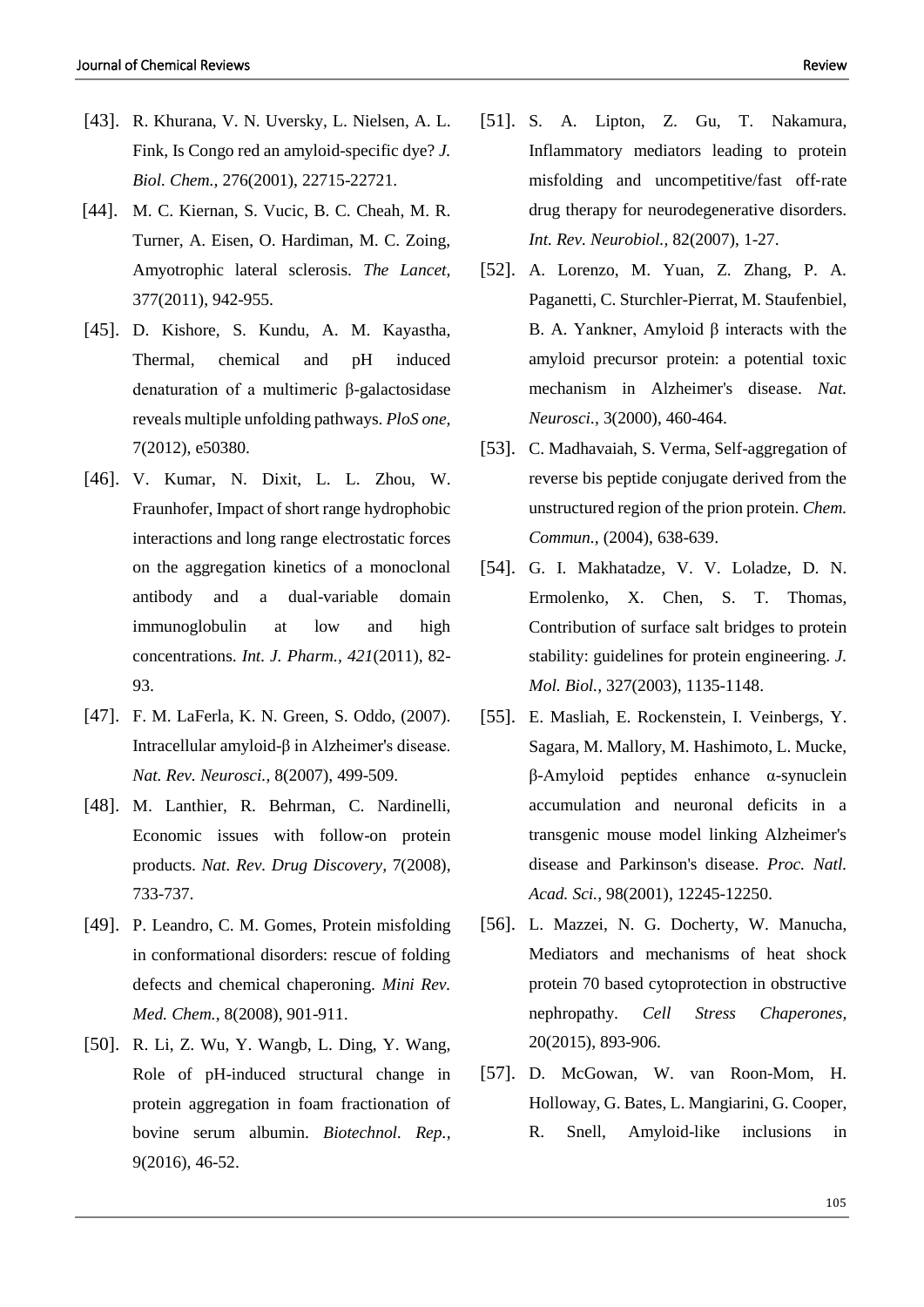Huntington's disease. *J. Neurosci.,* 100(2000), 677-680.

- [58]. G. C. Melkani, A. S. Trujillo, R. Ramos, R. Bodmer, S. I. Bernstein, K. Ocorr, Huntington's disease induced cardiac amyloidosis is reversed by modulating protein folding and oxidative stress pathways in the Drosophila heart. *PLoS Genet,* 9(2013), e1004024.
- [59]. L. A. Munishkina, E. M. Cooper, V. N. Uversky, A. L. Fink, The effect of macromolecular crowding on protein aggregation and amyloid fibril formation. *J. Mol. Recognit.,* 17(2004), 456-464.
- [60]. H. Naiki, F. Gejyo, [20] Kinetic analysis of amyloid fibril formation. *Methods Enzymol.,*  309(1999), 305-318.
- [61]. C. Onwulata, S. Isobe, P. Tomasula, P. Cooke, Properties of whey protein isolates extruded under acidic and alkaline conditions. *J. Dairy Sci.,* 89(2006), 71-81.
- [62]. D. Papy-Garcia, M. Christophe, H. Minh Bao, S. Fernando, S. Ludmilla, S. Diaz Julia Elisa, R.-V. Rita, Glycosaminoglycans, protein aggregation and neurodegeneration. *Curr. Protein Pept. Sci.,* 12(2011), 258-268.
- [63]. D. L. Parton, J. W. Klingelhoefer, M. S. Sansom, Aggregation of model membrane proteins, modulated by hydrophobic mismatch, membrane curvature, and protein class. *Biophys. J.,* 101(2011), 691-699.
- [64]. T. J. Peters, All about albumin: biochemistry, genetics, and medical applications, (1995): Elsevier.
- [65]. J. S. Philo, T. Arakawa, Mechanisms of protein aggregation. *Curr. Pharm. Biotechnol.,*  10(2009), 348-351.
- [66]. M. Pievani, N. Filippini, M. P. Van Den Heuvel, S. F. Cappa, G. B. Frisoni, Brain connectivity in neurodegenerative diseases from phenotype to proteinopathy. *Nat. Rev. Neurol.,* 10(2014), 620.
- [67]. R. N. Rambaran, L. C. Serpell, Amyloid fibrils: abnormal protein assembly. *Prion,*  2(2008), 112-117.
- [68]. T. W. Randolph, M. Seefeldt, J. F. Carpenter, High hydrostatic pressure as a tool to study protein aggregation and amyloidosis. *Biochim. Biophys. Acta, Protein Struct. Mol. Enzymol.,*  1595(2002), 224-234.
- [69]. L. Redecke, M. von Bergen, J. Clos, P. V. Konarev, D. I. Svergun, U. E. Fittschen, E. Mandelkow, Structural characterization of βsheeted oligomers formed on the pathway of oxidative prion protein aggregation in vitro. *J. Struct. Biol.,* 157(2007), 308-320.
- [70]. C. Reitz, C. Brayne, R. Mayeux, Epidemiology of Alzheimer disease. *Nat. Rev. Neurol.,*  7(2011), 137-152.
- [71]. N. Rezaei-Ghaleh, A. Ebrahim-Habibi, A. A. Moosavi-Movahedi, M. Nemat-Gorgani, Effect of polyamines on the structure, thermal stability and 2, 2, 2-trifluoroethanol-induced aggregation of α-chymotrypsin. *Int. J. Biol. Macromol.,* 41(2007), 597-604.
- [72]. C. J. Roberts, Protein aggregation and its impact on product quality. *Curr. Opin. Biotechnol.,* 30(2014), 211-217.
- [73]. M. Rosa, C. J. Roberts, M. A. Rodrigues, Connecting high-temperature and low-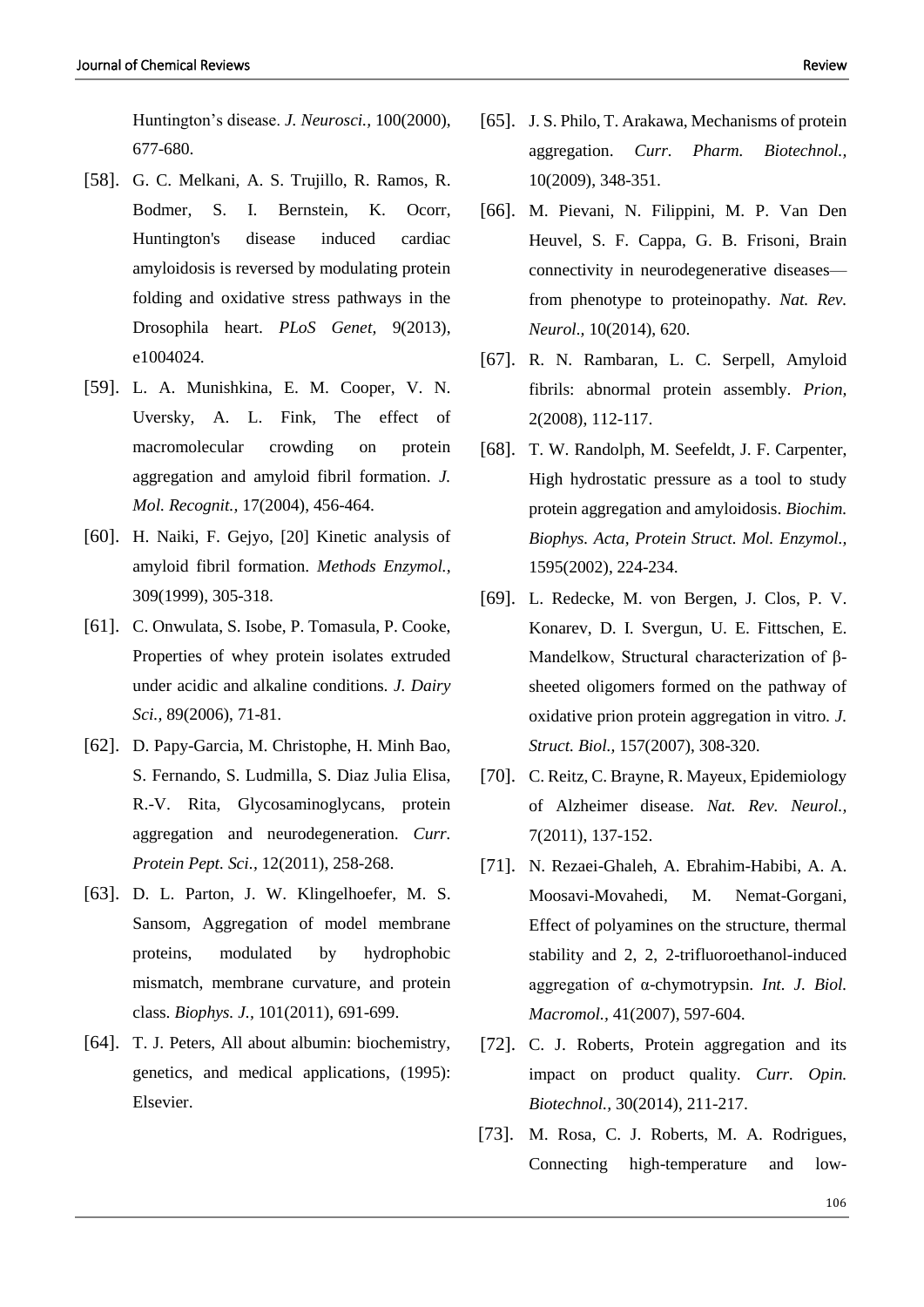temperature protein stability and aggregation. *PloS one,* 12(2017), e0176748.

- [74]. C. A. Ross, M. A. Poirier, Protein aggregation and neurodegenerative disease. *Nat. Med.,*  10(2004), 10-17.
- [75]. E. Sahin, A. O. Grillo, M. D. Perkins, C. J. Roberts, Comparative effects of pH and ionic strength on protein–protein interactions, unfolding, and aggregation for IgG1 antibodies. *J. Pharm. Sci.,* 99(2010), 4830- 4848.
- [76]. J. Santos, V. Iglesias, J. Santos-Suárez, M. Mangiagalli, S. Brocca, I. Pallarès, S. Ventura, PH-dependent aggregation in intrinsically disordered proteins is determined by charge and lipophilicity. *Cells,* 9(2020), 145.
- [77]. C. Scheckel, A. Aguzzi, Prions, prionoids and protein misfolding disorders. *Nat. Rev. Genet.,*  19(2018), 405-418.
- [78]. L. C. Serpell, Alzheimer's amyloid fibrils: structure and assembly. *Biochim. Biophys. Acta Mol. Basis Dis.,* 1502(2000), 16-30.
- [79]. B. A. Shirley, Protein stability and folding: Theory and practice, 21(1995): Springer.
- [80]. S. M. Singh, J. Cabello‐Villegas, R. L. Hutchings, K. M. Mallela, Role of partial protein unfolding in alcohol‐induced protein aggregation. *Proteins: Struct., Funct., Bioinf.,*  78(2010), 2625-2637.
- [81]. J. D. Sipe, M. D. Benson, J. N. Buxbaum, S.-i. Ikeda, G. Merlini, M. J. Saraiva, P. Westermark, Amyloid fibril proteins and amyloidosis: chemical identification and clinical classification International Society of Amyloidosis 2016 Nomenclature Guidelines. *Amyloid,* 23(2016), 209-213.
- [82]. J. D. Sipe, A. S. Cohen, History of the amyloid fibril. *J. Struct. Biol.,* 130(2000), 88-98.
- [83]. M. Stefani, C. M. Dobson, Protein aggregation and aggregate toxicity: new insights into protein folding, misfolding diseases and biological evolution. *J. Mol. Med.,* 81(2003), 678-699.
- [84]. P. Strop, S. L. Mayo, Contribution of surface salt bridges to protein stability. *Biochemistry,*  39(2000), 1251-1255.
- [85]. R. E. Tanzi, L. Bertram, Twenty years of the Alzheimer's disease amyloid hypothesis: a genetic perspective. *Cell,* 120(2005), 545-555.
- [86]. A. Tolkach, U. Kulozik, Reaction kinetic pathway of reversible and irreversible thermal denaturation of beta-lactoglobulin. *Le Lait,*  87(2007), 301-315.
- [87]. J. Turk, Rudolf Virchow--father of cellular pathology. *J. R. Soc. Med.,* 86(1993), 688.
- [88]. V. N. Uversky, Mysterious oligomerization of the amyloidogenic proteins. *FEBS J.,*  277(2010), 2940-2953.
- [89]. R. Veerhuis, R. Boshuizen, A. Familian, Amyloid associated proteins in Alzheimer's and prion disease. *Curr. Drug Targets. CNS Neurol. Disord.,* 4(2005), 235-248.
- [90]. B. A. Vernaglia, J. Huang, E. D. Clark, Guanidine hydrochloride can induce amyloid fibril formation from hen egg-white lysozyme. *Biomacromolecules,* 5(2004), 1362-1370.
- [91]. L. C. Walker, C. C. Ibegbu, C. W. Todd, H. L. Robinson, M. Jucker, H. LeVine III, S. Gandy, Emerging prospects for the disease-modifying treatment of Alzheimer's disease. *Biochem. Pharmacol.,* 69(2005), 1001-1008.